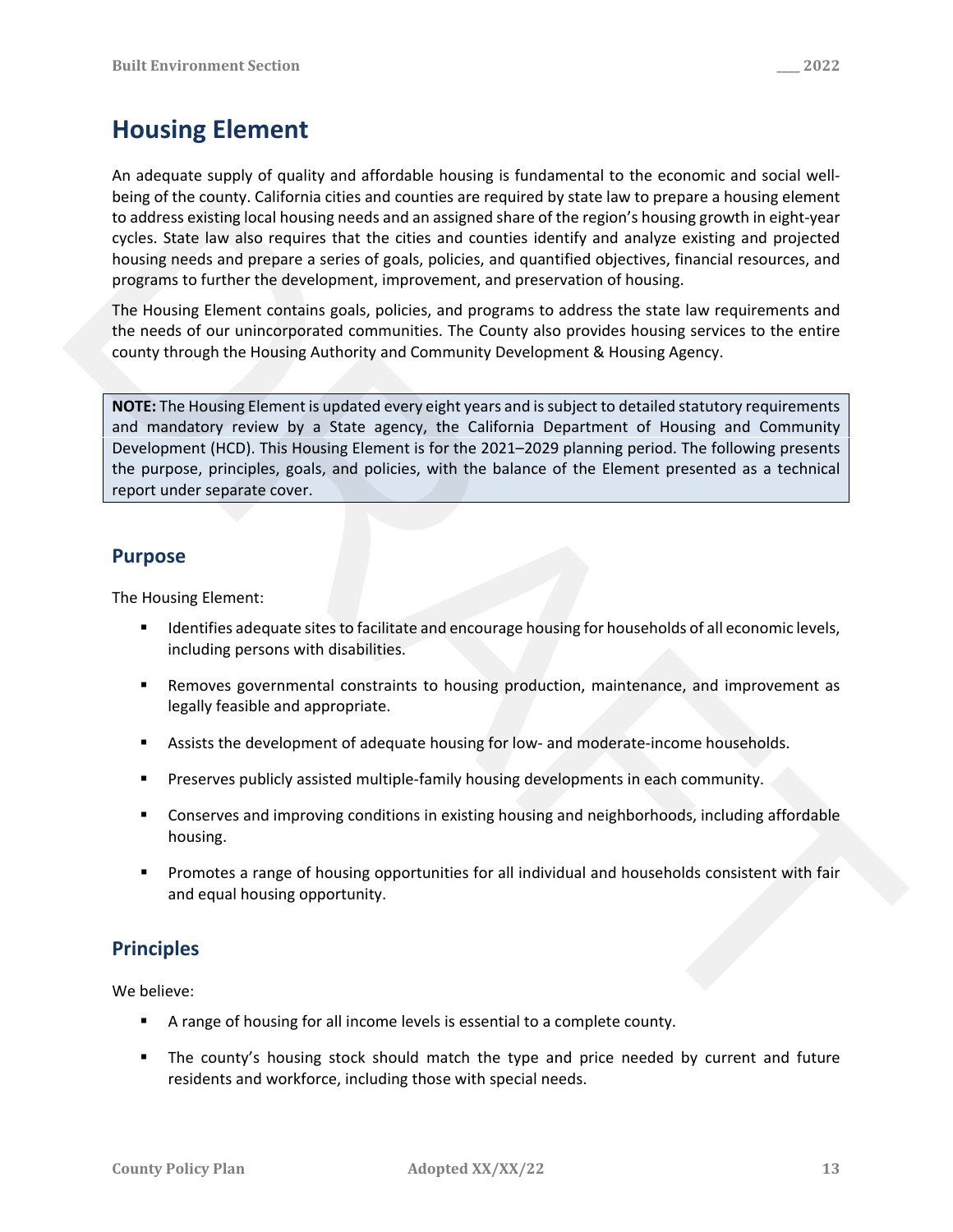- Affordable, moderately-priced, and higher density housing should be placed in areas served by public transportation.
- Preserving, maintaining, improving, and creating distinct neighborhoods and communities protects property values and provides a desirable place to live.
- Affordable, quality housing helps attract and retain a qualified workforce and supports a prosperous local economy.

# **Goals & Policies**

## **Goal H‐1 Housing Production and Supply**

**A broad range of housing types in sufficient quantity, location, and affordability levels that meet the lifestyle needs of current and future residents, including those with special needs.**

- Policy H‐1.1 **Appropriate range of housing.** We encourage the production and location of a range of housing types, densities, and affordability levels in a manner that recognizes the unique characteristics, issues, and opportunities for each community.
- Policy H‐1.2 **Concurrent infrastructure.** We support the integrated planning and provision of appropriate infrastructure (including water, sewer, and roadways) concurrent with and as a condition of residential development to create more livable communities.
- Policy H‐1.3 **Income‐restricted multifamily.** Where infrastructure and public services are available, we encourage the production of affordable multifamily housing by providing assistance and incentives for projects that include new affordable units reserved for lower income, moderate income, or special needs households. public transportation.<br>
Preserving, matriciality, improving, and creating distinct neighborhoods and communities<br>
preserving, matrix in proving, and creating plates to like.<br>
Anfrodobic, quality housing helps attract and r
	- Policy H‐1.4 **Accessory dwelling units.** We Incentivize and encourage the construction of accessory dwelling units through various methods, including but not limited to public education, fee modification, and making necessary resources available.
	- Policy H‐1.5 **RHNA transfers with annexation.** We work with the Southern California Association of Governments, Local Agency Formation Commission, and incorporated jurisdictions to develop agreements for the transfer of the regional housing need allocation as a precondition for annexations.
	- Policy H‐1.6 **Life‐cycle costs.** We encourage energy‐conservation techniques and upgrades in both the construction and rehabilitation of residential units that will reduce the life‐cycle costs of housing.

## **Goal H‐2 Development Regulations**

**An efficient administrative process that recognizes the need for efficient and timely review of residential projects while also ensuring and valuing the need for quality design, environmental review, and planning.**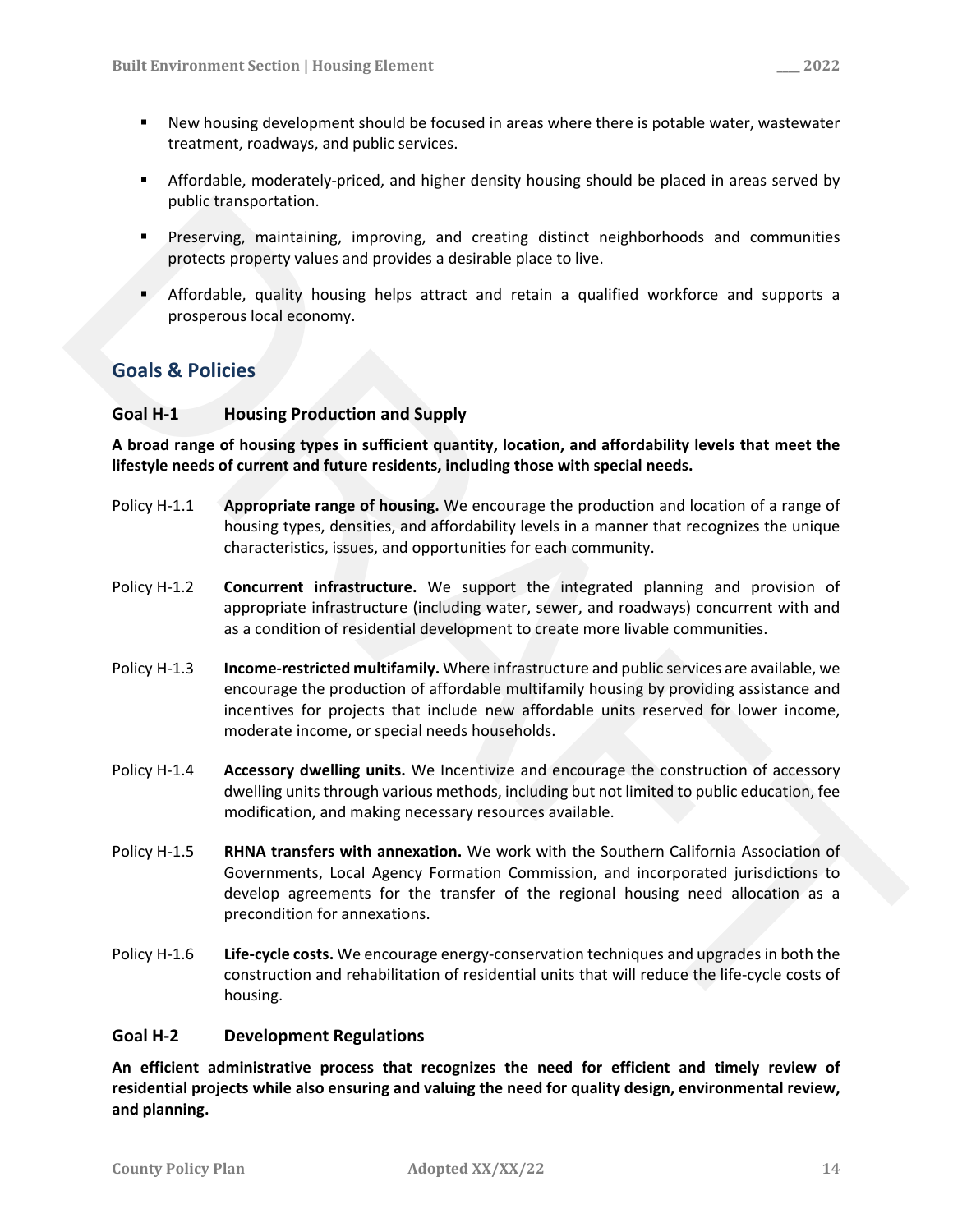- Policy H‐2.1 **Streamlining development regulations.** We review the County Development Code regularly for possible revisions that might unduly constrain the production or rehabilitation of residential development. We also advocate for changes in state law, state and federal tax codes, and funding vehicles that will make market rate and affordable housing more feasible.
- Policy H‐2.2 **Small lot sizes.** We continue to utilize Planned Development density bonus and density transfer provisions as described in the Development Code to allow the development of lot sizes less than that normally required by residential land use districts.
- Policy H‐2.3 **Flexible standards and incentives.** We maintain development incentives and allow flexibility in the application of residential and mixed‐use development standards to gain benefits such as exceptional design quality, economic advantages, sustainability, or other benefits that would not otherwise be realized. articratish housing more feasible.<br>
Policy H+2.2 Small let sizes. We contrine to utilize Planned Development density bonus and density<br>
transfer provisions as described in the Development Code to allow the development of<br>
	- Policy H‐2.4 **Certain and transparent process.** We maintain a residential development review process that provides certainty and transparency for project stakeholders and the public, complies with streamlining provisions in state law, and provides sufficient review to ensure safe and high quality housing development.
	- Policy H‐2.5 **Critical infrastructure.** We ensure that the efficient provision of critical infrastructure accompanies residential development and the building of complete communities, and ensure that the costs are fairly apportioned to the development community.

### **Goal H‐3 Housing and Neighborhood Quality**

**Neighborhoods that protect the health, safety, and welfare of the community, and enhance public and private efforts in maintaining, reinvesting in, and upgrading the existing housing stock.**

- Policy H‐3.1 **Public services, amenities, and safety.** We support the provision of adequate and fiscally sustainable public services, infrastructure, open space, nonmotorized transportation routes, and public safety for neighborhoods in the unincorporated area.
- Policy H‐3.2 **Code enforcement.** We support the timely removal of neighborhood blight through graffiti abatement, abandoned or inoperative automobile removal, trash and debris removal, housing repair, and other code enforcement efforts.
- Policy H‐3.3 **Housing maintenance.** We establish and enforce public health, safety, building, and zoning standards to ensure housing and property maintenance that yields safe, sound, and attractive residential properties.
- Policy H‐3.4 **Housing rehabilitation and improvement.** We seek funding to facilitate the rehabilitation, repair, and improvement of single family homes, multiple family housing, and mobile homes and, if needed, the demolition of substandard housing through available loan and grant programs.
- Policy H‐3.5 **Inspection of subsidized housing.** We inspect or facilitate the inspection of assisted multifamily rental housing, contract shelters, voucher hotels, and other housing projects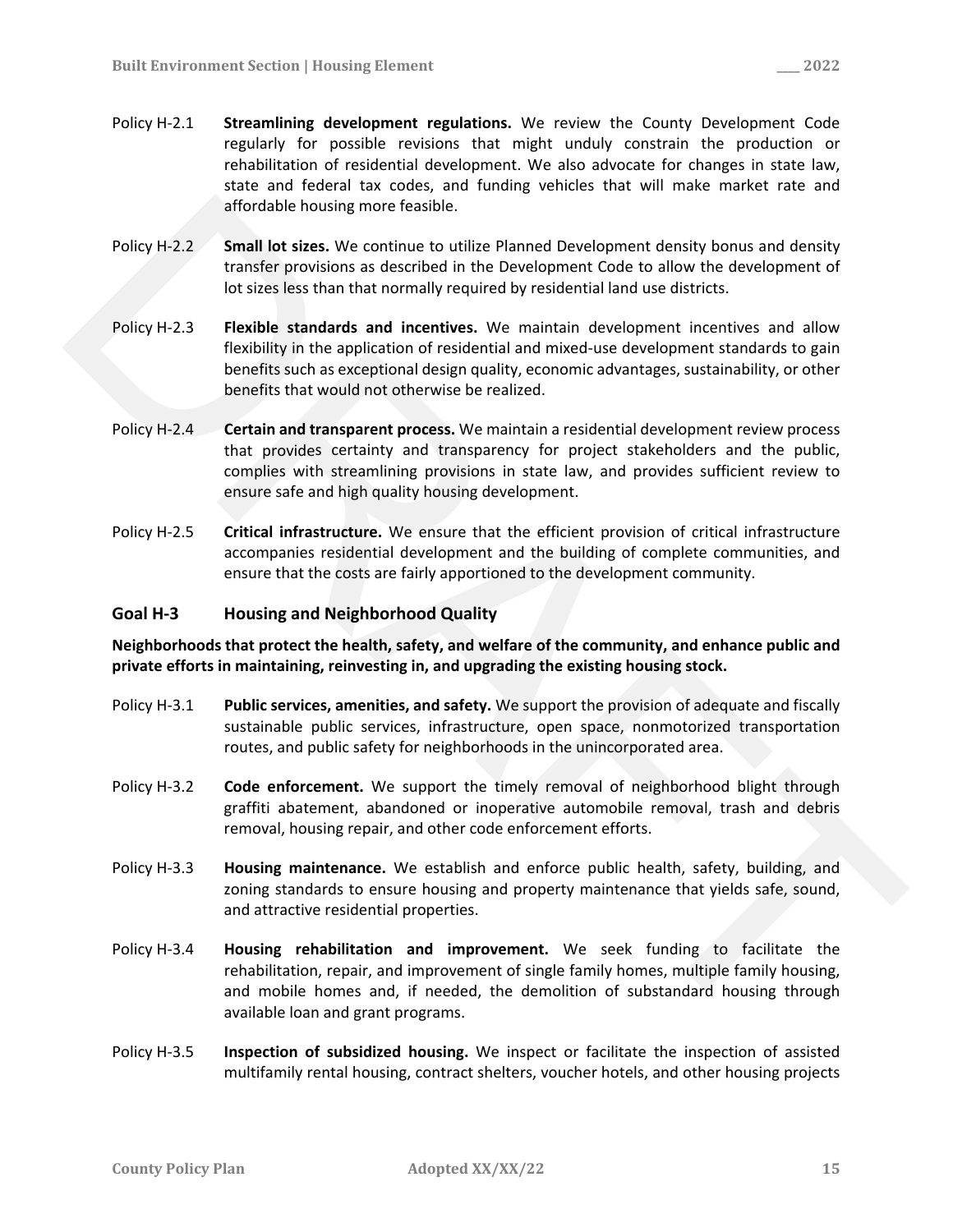on a regular basisto ensure that properties are regularly repaired and maintained in good condition.

Policy H‐3.6 **Neighborhood improvements.** We support comprehensive neighborhood efforts to address housing conditions, property maintenance, infrastructure repair, public safety, landscaping, and other issues affecting the livability of neighborhoods.

## **Goal H‐4 Affordable Housing Assistance**

**The development, maintenance, modernization, and preservation of affordable housing; and the provision of assistance, where feasible, for residents to rent or purchase adequate housing in San Bernardino County.**

- Policy H‐4.1 **At‐risk units.** We seek funding to preserve income‐restricted housing unitsthat are at risk of converting to market rents within 10 years due to the expiration of affordability covenants or funding contracts. In establishing or extending affordability requirements, we prefer the preservation of affordability in perpetuity.
- Policy H‐4.2 **Rental assistance.** We support the provision of rental assistance to qualified extremely low, very low, and low income households and special needs households served by the County Housing Authority, Department of Behavioral Health, and other County entities.
- Policy H‐4.3 **Homeowner assistance.** We support the expansion of homeownership opportunities and preservation by offering financial assistance when available, working in collaboration with partners to increase funding, and supporting foreclosure prevention programs.
- Policy H‐4.4 **Modernize and replace multiple‐family projects.** We support the Housing Authority's efforts to modernize and replace, where needed, existing multiple‐family projects to provide safe, sound, and affordable housing options for qualified low income individuals and families.
- Policy H‐4.5 **Nonprofit partnerships.** We continue to form and strengthen partnerships with nonprofit organizations, public agencies, community‐based organizations, and housing developers in order to increase housing opportunities for very low and low income and special needs households. sidence housing conditions, properly minitenance, informality of neighborhoods.<br> **Goal H-4** Affordable Housing Assistance<br>
The development, maintenance, modernization, and preservation of affordable housing; and the<br>
provi

### **Goal H‐5 Equal housing opportunities**

**Equal housing opportunitiesfor all personsregardless ofrace, age,religion,sex, maritalstatus, disability status, ancestry, national origin, or color.**

- Policy H‐5.1 **Housing discrimination.** We further fair housing opportunities by prohibiting discrimination in the housing market; providing education, support, and enforcement services to address discriminatory practices; and removing potential impediments to equal housing opportunity.
- Policy H‐5.2 **Local organizations.** We utilize local organizations that provide fair housing services to the San Bernardino County area to better prevent, monitor, and resolve fair housing issues. We also utilize local organizations to provide housing information, counseling, and financial literacy to lower income households.